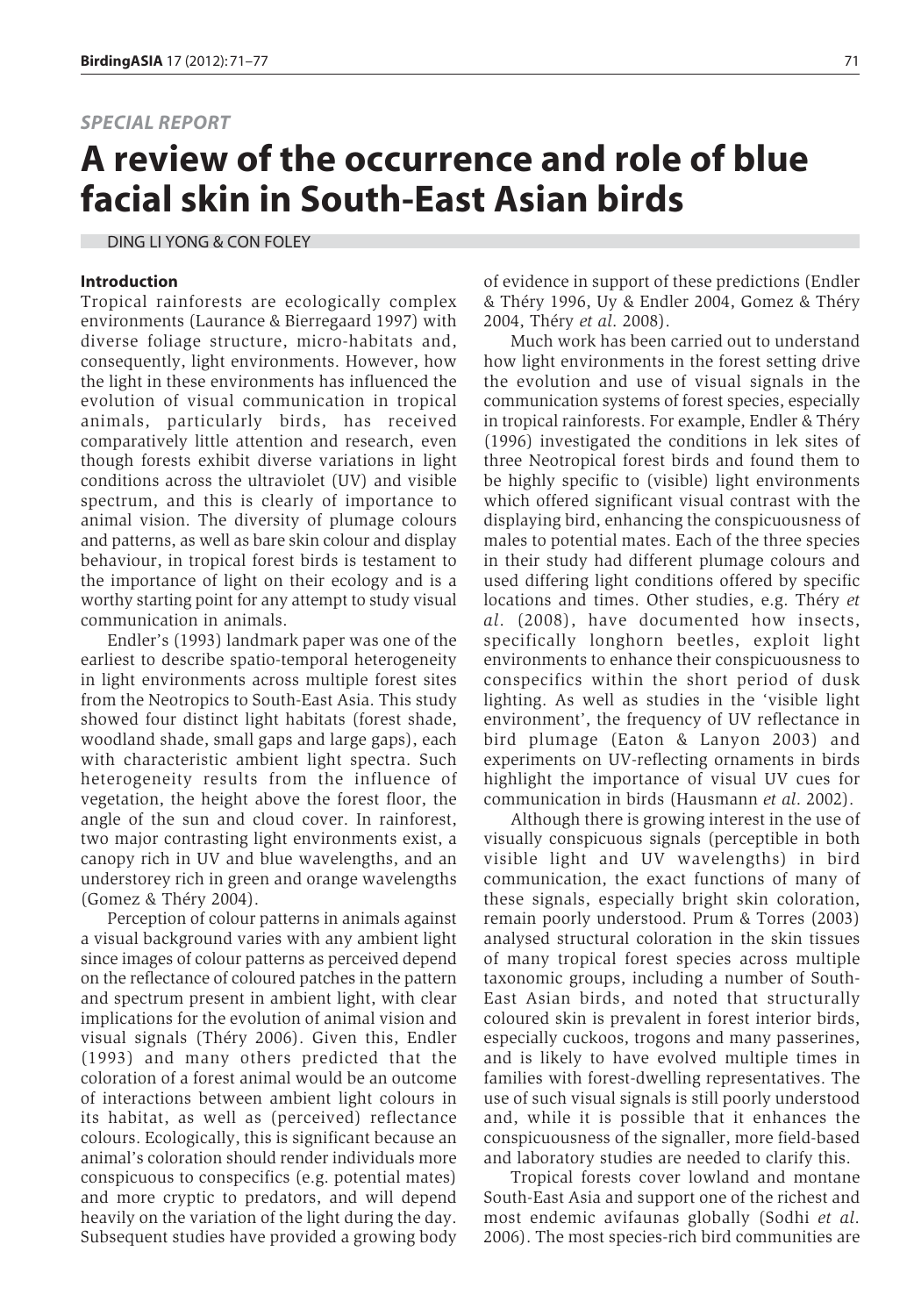found in lowland rainforests, notably in Sundaic South-East Asia (Peninsular Malaysia, Sumatra and Borneo) where as many as 240 species can occur at a single forest site (Wells 1999). However, habitat loss and degradation is rapid, extensive and now threatens a large proportion of the region's avifauna, especially that in lowland rainforests (Lambert & Collar 2002, Sodhi *et al*. 2006). From an ornithological standpoint, this loss of pristine forest habitat is not only an urgent conservation issue, but also equates to lost opportunities in studying and understanding the diverse and poorly understood behavioural and sensory ecology of the region's many rainforest birds (Lim *et al*. 2008), many of which are now threatened with extinction. In this review, we survey the occurrence of coloured skin patches in Sundaic lowland and montane forest birds in Peninsular Malaysia, Sumatra and Borneo. We focus on species with blue/violet (short wavelength reflecting) bare skin since this is predicted to occur more frequently in habitats (i.e. forest understorey) where blue and UV wavelengths are rare in ambient light (Vorobyev & Osorio 1998). We also discuss the occurrence and frequency of such features in relation to forest environments using field observations of specific forest understorey species.

## **Occurrence of blue-coloured facial skin in South-East Asian birds**

Based on a review of three field guides (MacKinnon & Phillipps 1993, Robson 2000 and Myers 2009) covering Sundaic South-East Asia, we found at least 29 species (approximately 12%) of lowland evergreen forest birds in the region with

**Plate 1**. The Malaysian Railbabbler *Eupetes macrocerus* is known for its elaborate display involving bowing and calling when its bright blue neck-patches are exposed, Panti Forest, 30 April 2011.





CON FOLEY

ON FOLEY

**Plate 2**. Chestnut-winged Babbler *Stachyris erythroptera*, the (presumed male) bird on the left exposing blue neck skinpatches during display, Upper Pierce reservoir, Singapore, 6 February 2010.

unfeathered facial skin with varying intensities of blue and violet (Table 1), while a smaller proportion of strictly montane species (8% of the total) shared these characteristics (Table 2). Although a number of species possess red facial

**Plate 3**. Chestnut-rumped Babbler *Stachyris maculata*, a related species that also exposes blue neck skin during display, Panti Forest, Malaysia, 10 June 2009.

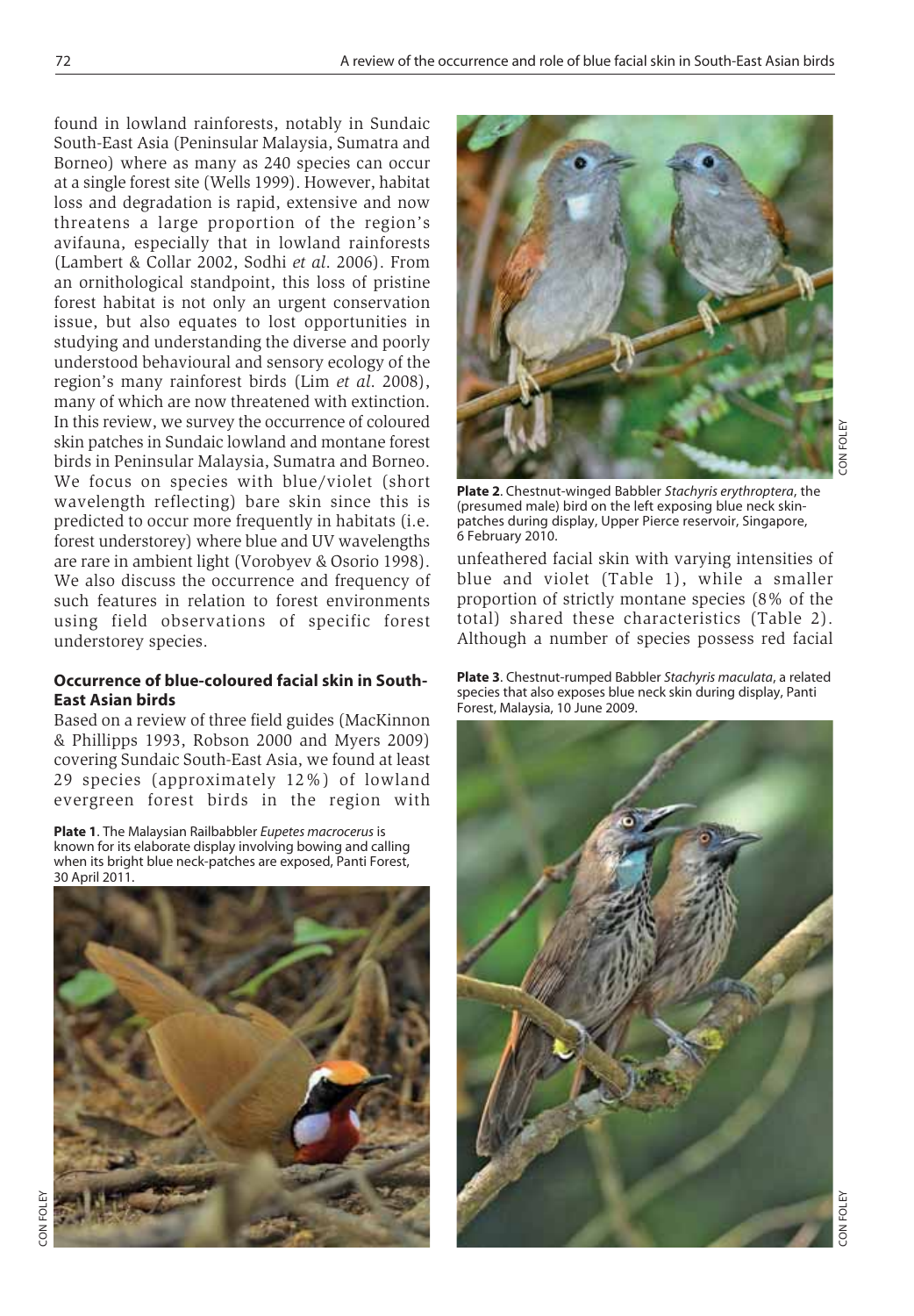| <b>Family</b>      | <b>Species</b>                                    | Bare skin area Colour |             | <b>Forest strata</b>      |
|--------------------|---------------------------------------------------|-----------------------|-------------|---------------------------|
| <b>Phasianidae</b> | Crested Fireback Lophura ignita                   | Face                  | Blue        | Forest floor              |
|                    | Bulwer's Pheasant Lophura bulweri                 | Face                  | Blue        | Forest floor              |
|                    | Great Argus Argusianus argus                      | Head, neck            | Blue        | Forest floor              |
| <b>Bucerotidae</b> | Helmeted Hornbill Rhinoplax vigil                 | Pouch                 | Light blue  | Canopy                    |
|                    | Bushy-crested Hornbill Anorrhinus galeritus       | Face                  | Light blue  | Canopy                    |
|                    | White-crowned Hornbill Aceros comatus             | Face                  | Light blue  | Canopy                    |
|                    | Wrinkled Hornbill Aceros corrugatus               | Face, pouch           | Blue        | Canopy                    |
|                    | Wreathed Hornbill Aceros undulatus                | Pouch                 | Blue        | Canopy                    |
| Columbidae         | Cinnamon-headed Green Pigeon Treron fulvicollis   | Orbital               | Blue        | Canopy                    |
|                    | Thick-billed Green Pigeon Treron curvirostra      | Orbital               | Green-blue  | Canopy                    |
| <b>Meropidae</b>   | Red-bearded Bee-eater Nyctyornis amictus          | Orbital               | Blue        | Canopy                    |
| Cuculidae          | Raffles's Malkoha Phaenicophaeus chlorophaeus     | Face                  | Blue        | Canopy/understorey        |
|                    | Red-billed Malkoha Phaenicophaeus javanicus       | Face                  | Blue        | Canopy                    |
|                    | Bornean Ground Cuckoo Carpococcyx radiatus        | Face, bill            | Blue        | Forest floor              |
|                    | Sumatran Ground Cuckoo Carpococcyx viridis        | Face, bill            | Violet-blue | Forest floor              |
| Picidae            | Crimson-winged Woodpecker Picus puniceus          | Orbital               | Blue        | Understorey/canopy        |
| <b>Trogonidae</b>  | Red-naped Trogon Harpactes kasumba                | Face                  | Blue        | Understorey/canopy        |
|                    | Diard's Trogon Harpactes diardii                  | Face                  | Violet-blue | Understorey/canopy        |
|                    | Cinnamon-rumped Trogon Harpactes orrhophaeus      | <b>Brow</b>           | Blue        | Understorey               |
|                    | Scarlet-rumped Trogon Harpactes duvaucelii        | <b>Brow</b>           | Blue        | Canopy                    |
| <b>Eupetidae</b>   | Malaysian Railbabbler Eupetes macrocerus          | <b>Neck</b>           | Blue        | Forest floor              |
| Monarchidae        | Black-naped Monarch Hypothymis azurea             | Orbital               | Blue        | Understorey               |
|                    | Asian Paradise-flycatcher Terpsiphone paradisi    | Orbital               | Blue        | Understorey/canopy        |
| <b>Timaliidae</b>  | Large Wren Babbler Napothera macrodactyla         | <b>Brow</b>           | Blue        | Forest floor/ understorey |
|                    | Black-throated Wren Babbler Napothera atrigularis | <b>Brow</b>           | Blue        | Forest floor/ understorey |
|                    | Pin-striped Tit Babbler Macronous gularis         | Orbital               | Blue        | Understorey               |
|                    | Bold-striped Tit Babbler Macronous bornensis      | Orbital               | Blue        | Understorey               |
|                    | Fluffy-backed Tit Babbler Macronous ptilosus      | Face, neck            | Blue        | Understorey               |
|                    | Chestnut-rumped Babbler Stachyris maculata        | Face, neck            | Blue        | Understorey               |
|                    | Chestnut-winged Babbler Stachyris erythroptera    | Face, neck            | Blue        | Understorey               |

**Table 1**. Lowland forest birds in Sundaic South-East Asia with light blue/blue-violet bare skin.

| <b>Family</b>     | <b>Species</b>                              | Bare skin area Colour |            | <b>Habitat</b>     |
|-------------------|---------------------------------------------|-----------------------|------------|--------------------|
| <b>Trogonidae</b> | Sumatran Trogon Apalharpactes mackloti      | Face                  | Blue       | Understorey/canopy |
|                   | Whitehead's Trogon Harpactes whiteheadi     | Face                  | Blue       | Understorey/canopy |
|                   | Orange-breasted Trogon Harpactes oreskios   | Orbital               | Blue       | Understorey/canopy |
|                   | Red-headed Trogon Harpactes erythrocephalus | Face                  | Blue       | Understorey/canopy |
| <b>Timaliidae</b> | Sunda Laughingthrush Garrulax palliatus     | Face                  | Light blue | Understorey        |
|                   | Black Laughingthrush Garrulax lugubris      | Face                  | Blue       | Understorey        |
|                   | Bare-headed Laughingthrush Garrulax calvus  | Head                  | Blue       | Understorey        |

skin, this characteristic appears to be taxonomically less widespread, being largely confined to galliformes (e.g. Salvadori's Pheasant *Lophura inornata*), woodpeckers (e.g. Rufous Piculet *Sasia abnormis*), pigeons (e.g. Mountain Imperial Pigeon *Ducula badia*) and some cuckoo species (e.g. Chestnut-breasted Malkoha *Phaenicophaeus curvirostris*). None of the passerine species in the region studied has red facial skin.

Amongst species with blue facial skin, this feature either covers the whole face or is located around the eye, especially the orbital (eye-ring)

region (e.g. Asian Paradise-flycatcher *Terpsiphone paradisi*, Japanese Paradise-flycatcher *T. atrocaudata* [a winter visitor to the area] and *Harpactes* trogons), near the base of the bill (hornbills) and, in some species, the neck and throat region. For example, Malaysian Railbabbler *Eupetes macrocerus* (Plate 1) and three understoreydwelling babblers—Chestnut-winged Babbler *Stachyris erythroptera* (Plate 2), Chestnut-rumped Babbler *S. maculata* (Plate 3), and Fluffy-backed Tit Babbler *Macronous ptilosus* (Plate 4)—possess some extent of partially concealed blue skin on the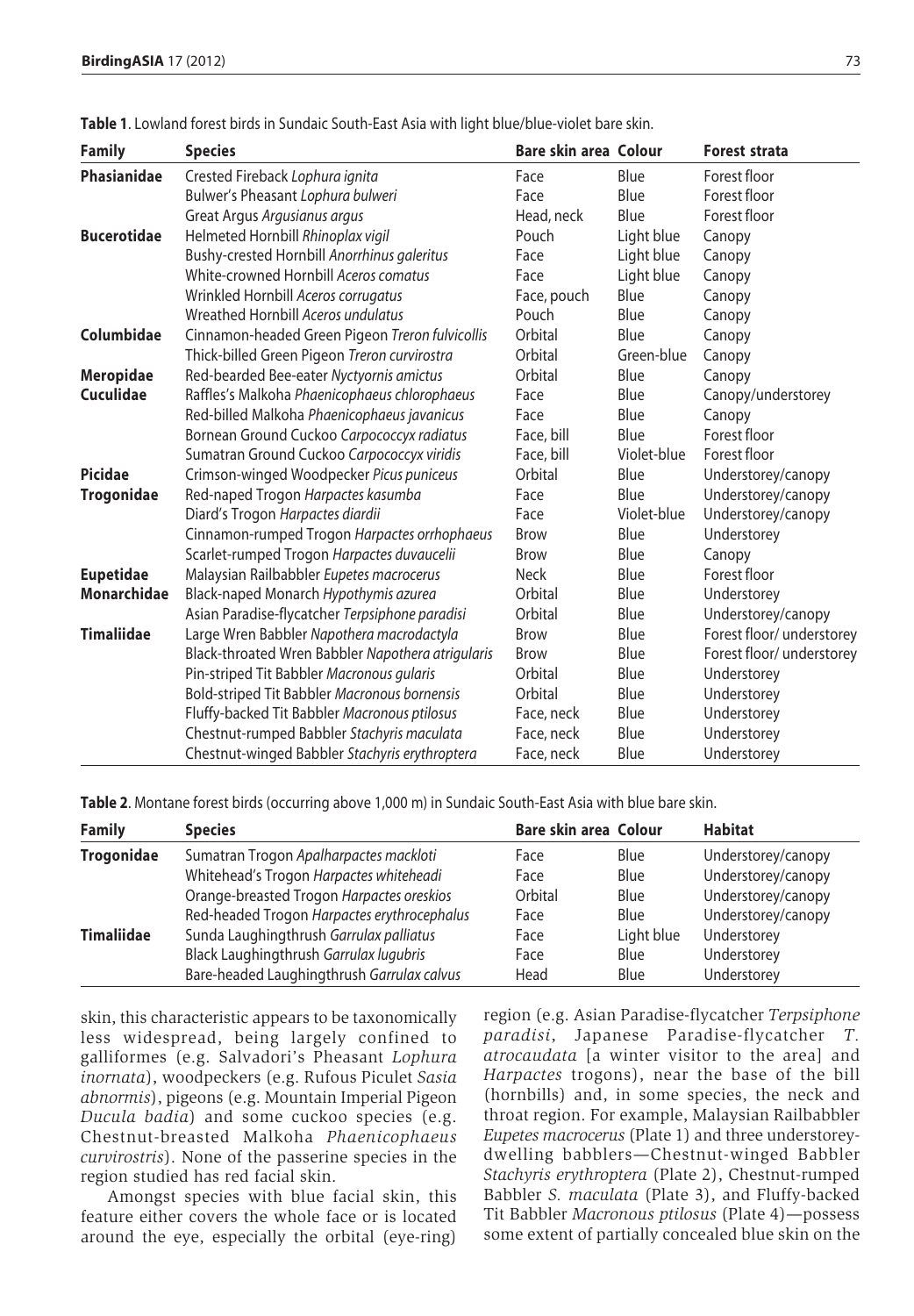

**Plate 4**. Fluffy-backed Tit Babbler *Macronous ptilosus* also exposes blue bare skin during display sequences, Panti Forest, 4 July 2011.

neck which expands and becomes very prominent during vocalisations and possibly courtship display. This feature is especially exaggerated in the Railbabbler where the blue neck skin extends massively during vocalisation (Yong 2005, Bowler 2008, Foley 2011). Both ground-dwelling *Napothera* wren babblers in the region, and some species of understorey-dwelling *Stachyris* and *Macronous* babblers, also have varying extents of blue skin on more than one part of the face, usually surrounding the eye, and on the neck (Table 1).

Outside Sundaic South-East Asia, blue facial skin appears to be less frequent in birds in other parts of the region, and is virtually non-existent in temperate east Asian birds. Other prominent examples from South-East Asia include two species of wattled broadbills (Visayan Wattled Broadbill *Eurylaimus samarensis* and Mindanao Wattled Broadbill *E. steerii*) in the Visayan islands and Mindanao, Philippines, the recently described Barefaced Bulbul *Pycnonotus hualon* of Lao's limestone forests and the Coral-billed Ground Cuckoo *Carpococcyx renauldi*. A number of other babblers, paradise-flycatchers and monarchs also possess these features.

## **Behavioural role of blue skin-patches**

How these patches of bare coloured skin are used as visual signals by birds in a forest environment has never been studied in tropical South-East Asia. However, tissue analysis suggests that such characters are likely to have evolved many times in different taxonomic groups as an adaptive response to unique light environments in the rainforest understorey and forest floor (Prum & Torres 2003), which are characterised by spectra high in green and orange but low in blue and UV wavelengths. Across the tropics, the occurrence of colourful blue/violet facial skin, especially around the eyes, is strikingly frequent in rainforest birds and is particularly well represented in cuckoos, suboscine passerines (e.g. antbirds, asities, broadbills) and oscine passerines (e.g. batises, monarchs, vangas, babblers) (Prum & Torres 2003).

It is possible that blue facial skin functions as a visual signal in sexual communication for a number of species, possibly as an indicator of fitness as suggested by the use of bare part or skin coloration in other species. Velando *et al*. (2006) noted that the Blue-footed Booby's *Sula nebouxii* foot colour became duller when birds were malnourished, but regained its brightness after feeding, influencing female reproductive investment in the process: if a male's foot colour fades after the laying of the first egg, the female lays a smaller second egg. In the Oriental region, one of the best-known avian courtship displays is that of the Bulwer's Pheasant *Lophura bulweri* of hill and submontane forest in Borneo. During display, the males enlarge their blue facial wattles and spread their white tails to attract females present at the lek (Phillipps & Phillipps 2011).

The Malaysian Railbabbler, a lowland forest specialist of Sumatra, Peninsular Malaysia and submontane parts of Borneo, has an unusual display, the behavioural function of which is still not well understood (Yong 2005). It typically involves the calling bird bowing its head forward and downward each time it sings, exposing a large bright blue patch of skin on the neck which contrasts with the bird's rich chestnut plumage and black facial mask but which is otherwise largely concealed below the feathers (Bowler 2008). The displaying bird also fans its wing- and tail-feathers and points its head upward at a low angle as it sings in the presence of a second individual (pers. obs.). The fact that these displays are not associated with aggressive behaviour suggests that it may be the Railbabbler's courtship display. A very similar display is made in response to taped playback: the calling bird bows and exposes its expanded blue neck skin, suggesting that the display may also be used as a territorial response to intruding conspecifics (Foley 2011). Like the Railbabbler, a number of understorey and ground-dwelling babblers also possess varying amounts of blue facial skin, including at least seven lowland forest and three montane species in the region (Tables 1 & 2). Many *Macronous* tit babblers have some blue facial skin around the eye and two of the lowland *Napothera* wren babblers exhibit a small patch of blue skin behind the eye. However, the feature appears to be most common in the closely related *Stachyris* and *Macronous* babblers where it occurs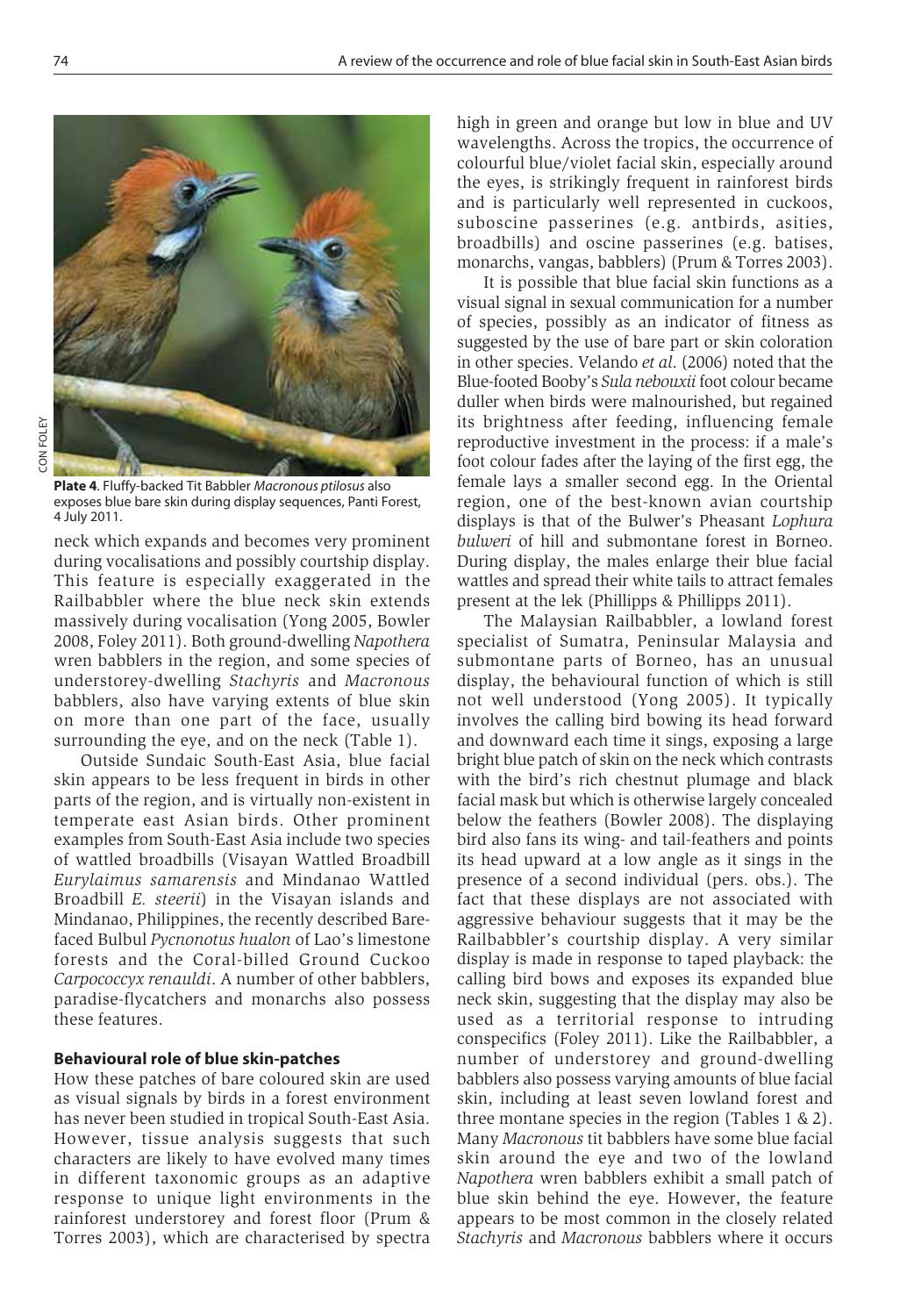on the loral, orbital and neck areas. Chestnut-winged Babbler, a common understorey species, is known to engage in a rather unusual display that enhances the patches of blue skin on its neck. Birds that have been exposed to a playback of their calls have been seen to turn head-on and bow their heads to the ground, while simultaneously exposing a bright blue patch of bare skin on both sides of the neck, suggesting either a territorial or courtship display. Furthermore, paired birds also engage in a similar display where one bird, presumably the male, calls to its mate while constantly exposing the blue skin (Choo 2010). Similarly, pairs or groups of Chestnutwinged Babblers have been observed to perch close together, some members of the group swaying their bodies from side to side, raising their heads forward and upward with regular exposure of the bare blue skin on the neck (Wells 2007).

It is therefore not surprising that the Fluffybacked Tit Babbler, an understorey babbler sympatric with Chestnut-winged Babbler in lowland forests, shares a superficially similar display. An understorey specialist confined to lowland evergreen and swampy forests in the Thai-Malay Peninsula, Sumatra and Borneo, the Fluffybacked Tit Babbler skulks in thick vegetation, usually in pairs or small family groups (Wells 2007). Pairs often perch low, well concealed in the understorey, and engage in a display where one bird erects its crown feathers, producing a series of harsh scratchy notes and exposing the bright blue skin along the neck each time it does so. This behaviour may last for 10–20 minutes before the birds are flushed or move on to forage elsewhere. A similar display is seen in the Pin-striped Tit

**Plate 5**. Pin-striped Tit Babbler *Macronous gularis* showing pinkish rather than blue neck skin when calling, Bukit Batok Nature Park, Singapore, 23 March 2012.



Babbler *Macronous gularis* but, interestingly, this species show pinkish rather than blue neck skin when calling (pers. obs.) (Plate 5).

It is interesting to note that four sympatric forest understorey birds, one of which— Malaysian Railbabbler—is not closely related to the other three (Jønsson *et al*. 2007), have evolved displays that involve exhibition of bright blue neck skins-patches, made prominent when the bird is calling. Whilst it remains unknown if these characters are also strongly UV-reflecting features, patches of blue skin clearly have significance as a display feature given the light conditions of the understorey (Gomez & Théry 2004) and the visual contrast it offers against generally brownish-coloured understorey birds. On the other hand, these features may have additional roles as adaptations to forest understorey conditions. For example, it has been suggested that Neotropical antbirds, which are ecologically similar to Asia's babblers, have bare skin around the eye as an adaptation to enhance birds' hunting capabilities when foraging in dense vegetation by improving eye movement (Skutch 1996).

Nearly all of what is known about the role of blue facial skin and associated behaviour is based on casual observations of a few common species. Most other species with similar features, including nearly all trogons and many cuckoo species, have never been studied. This further underscores the paucity of life history and behavioural ecology knowledge of most South-East Asian birds (Sodhi *et al*. 2006). Given the diversity of species, colours and ornaments in tropical species, particularly in South-East Asia, there must also be a diversity of communication systems that have never been studied before, as well as other aspects of behavioural ecology. In fact, recent studies, whether experimental work or structural analyses of bird pigmentation, reveal a diversity of visual communication mechanisms in birds that stretches across the visible and UV spectra.

### **Conservation implications for South-East Asian forest birds**

From a conservation perspective, the rapid degradation and loss of bird-rich rainforests in Sundaic South-East Asia mean that effective conservation intervention at a species, community or ecosystem level will need to take into consideration aspects of behavioural and sensory ecology (Lim *et al*. 2008). Most single-species studies of birds consider population dynamics and attempt to predict population trends over various time-scales while overlooking diverse aspects of the organism's life history, including its communication and sensory systems. It is possible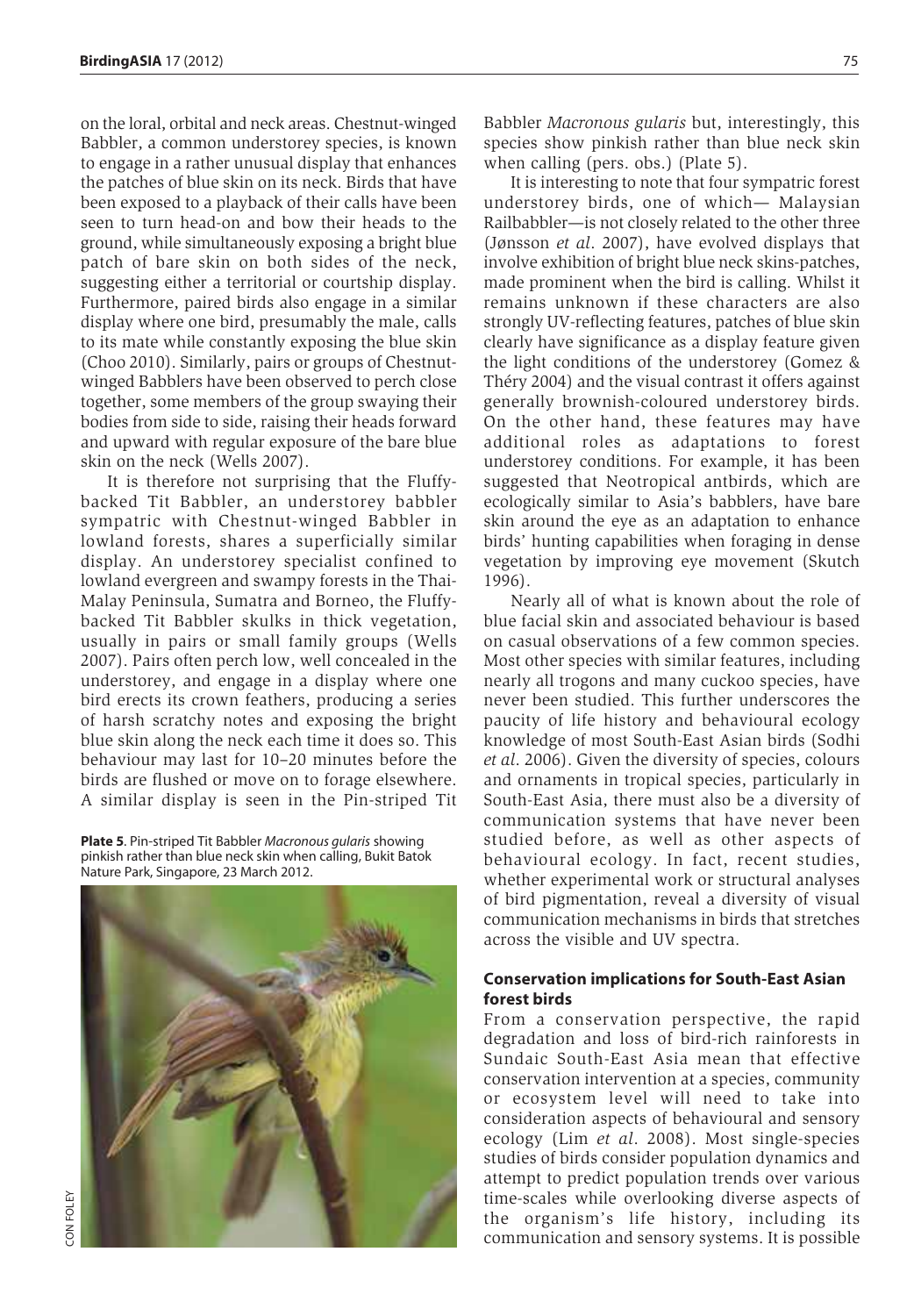

**Plate 6**. In common with other South-East Asian phasianids, the Crested Fireback *Lophura ignita* sports blue facial skin. Taman Nagara National Park, Pahang, Peninsular Malaysia, 15 February 2010.

**Plate 7**. Many Asian trogons have blue orbital rings; this Scarlet-rumped Trogon *Harpactes duvaucelii* also has a blue bill and eyebrow. Panti Forest, 28 March 2010.



**Plate 8**. A number of cuckoo species, including the Raffles's Malkoha *Phaenicophaeus chlorophaeus*, also sport blue facial skin. Panti Forest, 4 May 2007.